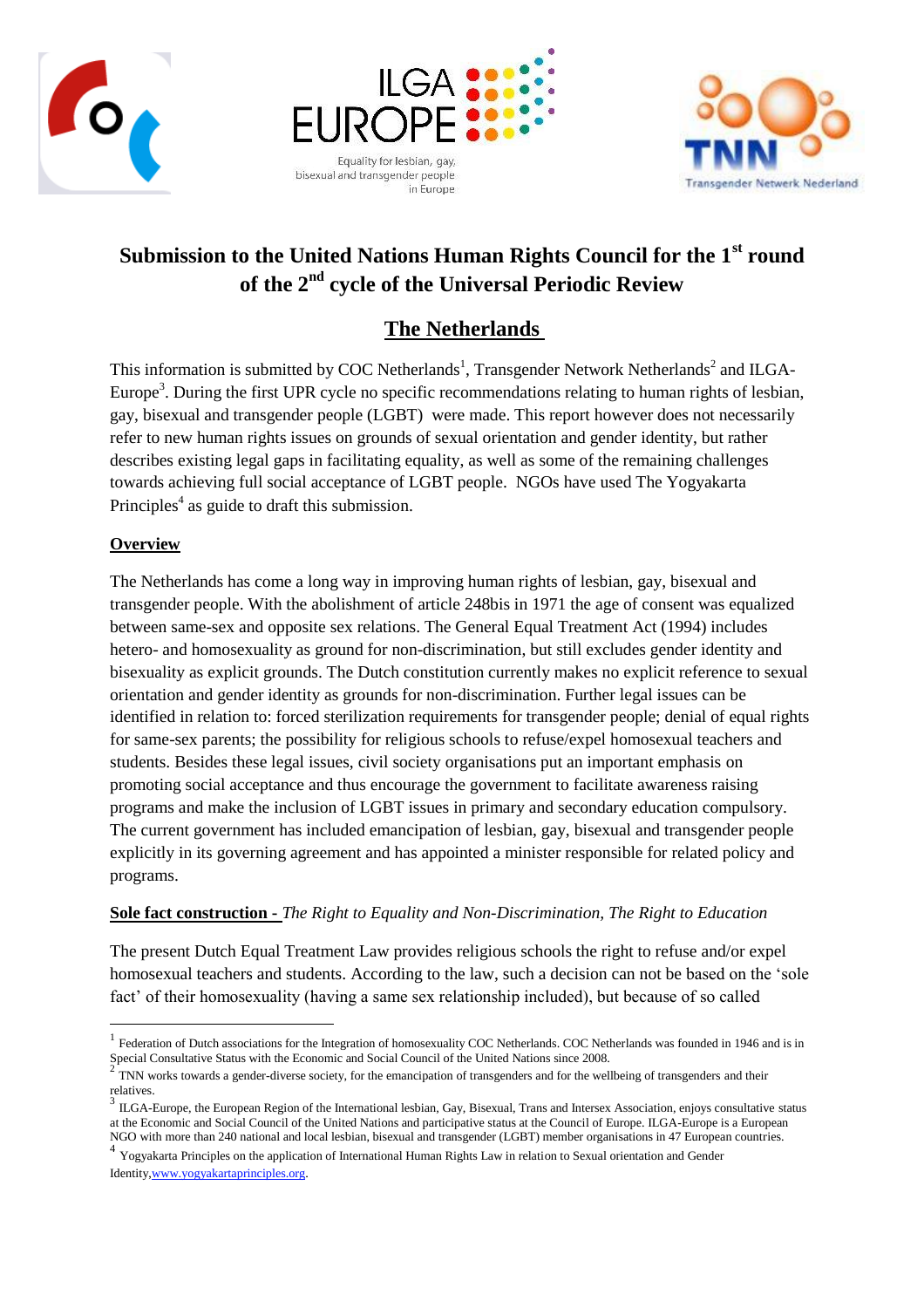'additional circumstances'. What these circumstances are, is up to judges to decide, but the paragraphs thus pose a threat to openly gay students and teachers in religious schools. It's not ruled out that a gay student could be expelled because he/she gives a presentation about gay issues in class or a teacher is expelled because she/he attends gay pride. The European Commission, the Council of Europe and the Dutch Equal Treatment Committee have protested against the current legal situation<sup>5</sup>. NGOs **recommend the government to abolish the Sole fact construction.** 

#### **Education -** *The Right to the Universal Enjoyment of Human Rights; the Right to Education*

Recent research demonstrates that two-thirds of young lesbian and gay people have experienced negative reactions to their sexuality. Half of young lesbian and gay people had suicidal thoughts, 12% have actually attempted suicide and 13% often suffer from depression<sup>6</sup>. These rates are up to five times higher than amongst young heterosexual peers.

"A few weeks ago I was at the offices of the student loans company, because I wanted to apply for a loan. They wouldn't help me, because they didn't believe that I was the same person as the person on my papers. So I had to have them call first the VU Hospital, and then my lawyer, before they would assist me."

> Dutch Student in Human Rights Watch report "Controlling bodies, denying identities" (2011)

The situation of young trans people has not specifically been researched. Various programs supported by both local governments as well as by the ministry of Education, are carried out to raise awareness, eliminate prejudice and thus increase social acceptance of LGBT young people. These programs are however not carried out by all schools, and thus don't reach out to all young people. This is illustrated by the fact that approximately two-thirds of the students do not receive any education and/or information on homosexuality during their secondary education.<sup>7</sup> This is a grave concern to NGOs who recommend to include education on LGBT issues in the Core Goals<sup>8</sup>. This position has been supported by the Dutch Parliament, which has tabled two resolutions that received a wide majority to this matter. The Dutch government has recently promised to implement the resolutions in primary and secondary education, but so far has not issued a proposal. **The NGOs recommend a swift implementation of the Minister's promise to include education on LGBT issues in Core Goals.**

# **Constitution and the General Equal Treatment Act -** *The Right to Universal Enjoyment of Human Rights; The Rights to Equality and Non-Discrimination*

The formulation of Article 1 of the Constitution of the Kingdom of the Netherlands currently does not explicitly includes sexual orientation and gender identity as grounds that should be protected against discrimination<sup>9</sup>. The Dutch Equal Treatment Committee has urged the government to include sexual

 $\overline{a}$ 

 $<sup>9</sup>$  Article 1 currently reads: All persons in the Netherlands shall be treated equally in equal circumstances. Discrimination on the grounds of</sup> religion, belief, political opinion, race or sex or on any other grounds whatsoever shall not be permitted.

 $<sup>5</sup>$  The Council of Europe, in a report by Human Rights commissioner Thomas Hammarberg, called for the abolishment of the paragraphs,</sup> stating that a publicly financed education system should be accessible by anyone without discrimination. The European Commission started an infringement procedure against The Netherlands, because it considers the conditions as set by the paragraph for the exception to the principle of non-discrimination not strict enough and therefore not in accordance with EU anti-discrimination regulations. The Dutch Equal Treatment Committee (a state body) advised to abolish the construction.

<sup>&</sup>lt;sup>6</sup> Findings from report "Steeds gewoner, nooit gewoon" (Increasingly normal, never the norm), Saskia Keuzenkamp, The Netherlands Institute for Social Research 2011[, http://www.scp.nl/dsresource?objectid=26408&type=org.](http://www.scp.nl/dsresource?objectid=26408&type=org)

<sup>&</sup>lt;sup>7</sup> Findings of Nationale Jeugdraad (2006) and University of Amsterdam (2008).

 $8$  The Core Goals are used by the government to enforce obligatory educational objectives to primary and secondary schools.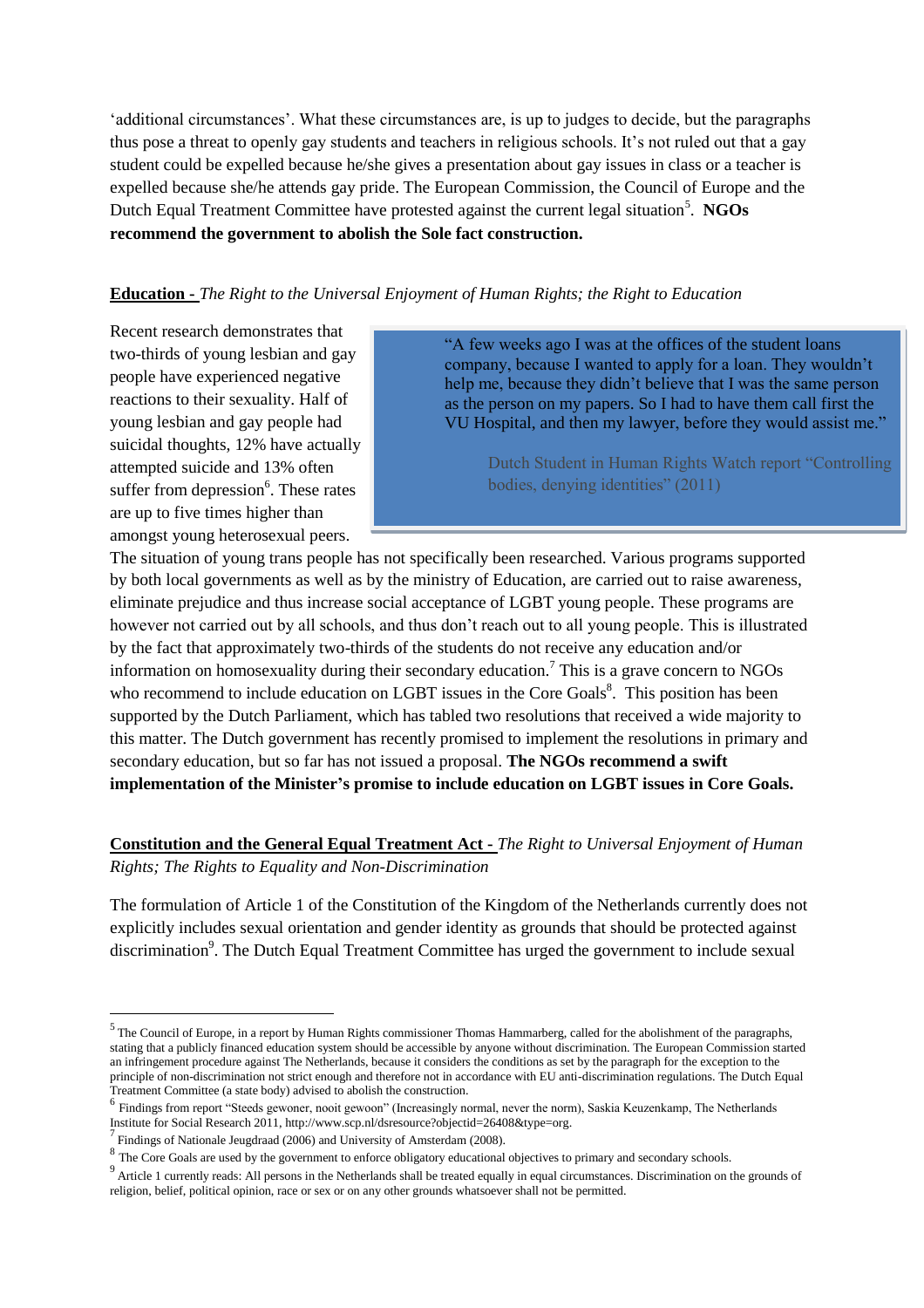identity (homo- or heterosexual orientation) in article  $1<sup>10</sup>$ . A special commission installed by the government points out that explicit mentioning in article 1 offers several (extra) forms of legal protection and has symbolical value<sup>11</sup>. Due to the nature of legal protection the symbolic value that explicit inclusion will offer, **NGOs recommend to include sexual orientation as an explicit ground for non-discrimination in article 1 of the Dutch Constitution and to specify that article 1 also protects against discrimination on the grounds of gender identity and gender expression (for example by specifying that 'discrimination on the grounds of sex' includes gender identity and gender expression).**

Gender identity is currently not explicitly included in the General Equal Treatment Act of 1994. Although discrimination of trans identities is widespread in various spheres of life, the government remains of the position that indirect anti-discrimination protection is offered in a sufficient fashion by existing legislation. The same applies for gender expression. Several forms of discrimination in the end are neither sex- nor gender identity based, but based on the gender expression of a person. **NGOs recommend to include gender identity and gender expression as an explicit ground for nondiscrimination in the existing General Law on Equal Treatment.**

At present, the General Equal Treatment Act of 1994 does not offer explicit protection against discrimination on **the grounds of bisexuality, since the Act uses the wording 'hetero- or homosexual orientation'. NGOs recommend to include bisexuality as an explicit ground for non-discrimination in the General Equal Treatment Act.**

# **Sterilization requirement, hormone treatment -** *The Right to Recognition before the Law; the Right to Privacy; Protection from Medical Abuses*

In the Dutch legal system all official registration acts relate to the gender on the birth certificate. Therefore it is of great importance that the birth certificate reflects a person's lived gender. For transgender people to change this certificate in case it does not reflect the gender identity of the person involved, strict requirements are in place. The requirement of sterilization and physical adaptation as far as possible, hinders many trans people in their pursuit of a change in gender registration. Only after proof of sex reassignment surgery and hormonal treatment a birth certificate may be changed. Such medical interferences are unnecessary and can pose threats to the physical and mental wellbeing of persons involved. This situation excludes people who for their consciousness or any other reason do not choose to undergo this surgery. They are doomed to live with the wrong gender registration. The Dutch government has announced law changes to reverse this situation, a position which was strongly supported by the CEDAW committee in  $2010^{12}$ , as well as by the Council of Europe Commissioner for Human Rights<sup>13</sup>. Whilst appreciative of the overall proposed legislation, NGOs are concerned that it does not honour the right to autonomy over the body as it still seeks a role for expert opinion on the trans person's conviction. **NGOs recommend to abolish unnecessary conditions of sex reassignment including hormonal treatment, surgery and irreversible infertility by the implementation of the proposed law, whilst ensuring that the law respects a person's right to autonomy over their own body.**

 $\overline{a}$ 

<sup>10</sup> Commissie Gelijke Behandeling, Advies van de Commissie Gelijke Behandeling over artikel 1 Grondwet, 2004.

<sup>11</sup> Commissie rechtsgevolgen non-discriminatiegronden Artikel 1 Grondwet, 2006.

<sup>&</sup>lt;sup>12</sup> See: Concluding observations of the Committee on the Elimination of Discrimination against Women on the Netherlands, 45th session,

February 5th 2010.<http://daccess-dds-ny.un.org/doc/UNDOC/GEN/N10/242/68/PDF/N1024268.pdf?OpenElement>

<sup>13</sup>See: http://www.coe.int/t/commissioner/Viewpoints/090105\_en.asp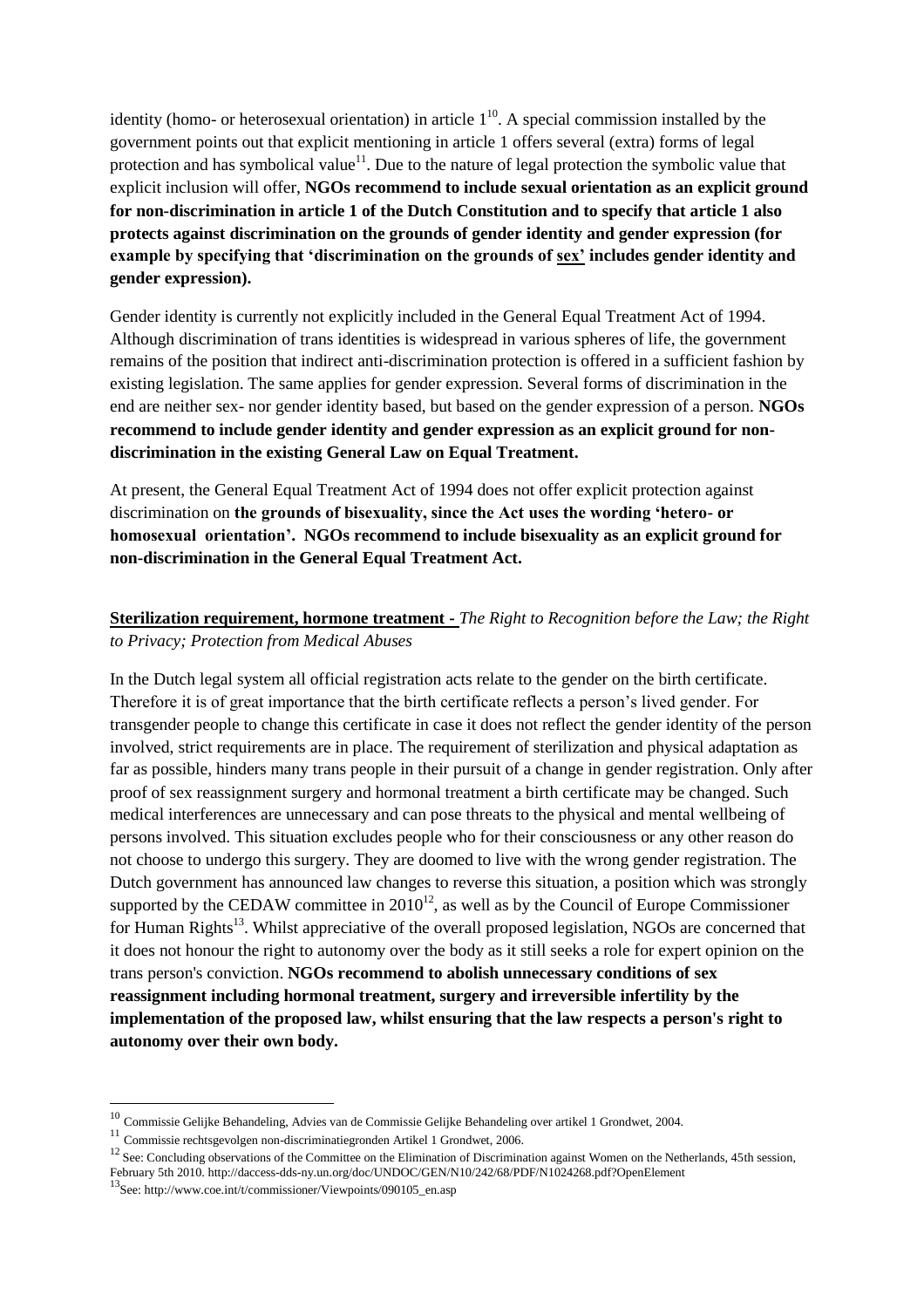# **Health care -** *The right to the best available health*

The situation regarding health care for transgender people in the Netherlands is troublesome. A waiting period of one year for access to trans specific healthcare at the Amsterdam gender dysphoria care team is not exceptional. Several people get so desperate from this, that they undertake a suicide attempt. Attempts to improve this have not yet yielded results, although a sense of urgency is growing with the health care providers. In regular health care trans people also encounter problems of nonrecognition. A European study which included the Netherlands demonstrated 15% to 23% of trans people are refused treatment in non-trans-related health care. 18% to 31% of trans people feels that their being trans has a negative impact on their treatment by health professionals. There are no newer, specific data on the Netherlands in this.<sup>14</sup> For transgender people that choose to undergo medical treatment, several medically necessary options are not available. For some trans people mamma augmentation or a penis implant are deemed necessary by specialists but this is not covered under health insurance. The Committee on the Elimination of All forms of Discrimination Against Women already pointed the Netherlands to this omission<sup>15</sup>. NGO's recommend more research and **attention for the health needs of trans people.**

# **Depathologization -** *The Right to Recognition before the Law; the Right to Privacy; Protection from Medical Abuses*

Dutch treatment of transgender people is still based on a pathologising views on transgender. Using DSM IV-tr and ICD-9 or  $10^{16}$  trans people are still considered to have a mental problem for their being trans. This leads to medicalization and prejudice because these medical views is being used as a justification for unequal treatment. **NGOs recommend the depathologization of trans identities.**

#### **Co-parenting right -** *The Right to Found a Family, The Rights to Equality and Non-Discrimination*

When a child is born in a lesbian relationship the non-biological mother needs to formally adopt the child before legal co-parenting is recognized under law. This is also the case for lesbian couples that are married or have their partnership legally registered. The current situation leads to discrimination as parental benefits are not provided to the second parent. Furthermore, the current situation is not in the best interest of the child, since the child can deprived of a second parent for an extended period of time. The government has recently issued a law proposal on this matter. **NGOs recommend a fast implementation by the government of this proposal, taking into account the suggestions for alterations that NGO's have brought to the attention of the government.** 

#### **Discrimination against trans people -** *The Right to Work*

Trans people experience rejection at work. During gender transition 1 in 7 trans people experiences rejection by most male colleagues. Two in three trans persons indicate their being trans hinders or has hindered them in career development. Research talks about a rainbow colored glass ceiling, not only women but also LGBT persons suffer from heteronormativity. The stigma on being trans led many trans people to choose a wrong career, more in the direction of their official gender than fitting with

 $\overline{a}$ 

<sup>&</sup>lt;sup>14</sup> ILGA Europe's Transgender EuroStudy (2008, p.59)

 $^{15}$  See footnote  $12$ 

<sup>16</sup> ICD-9: 302.5, ICD-10: F.64; DSM-IV-tr 302.3, 302.6, 302.85